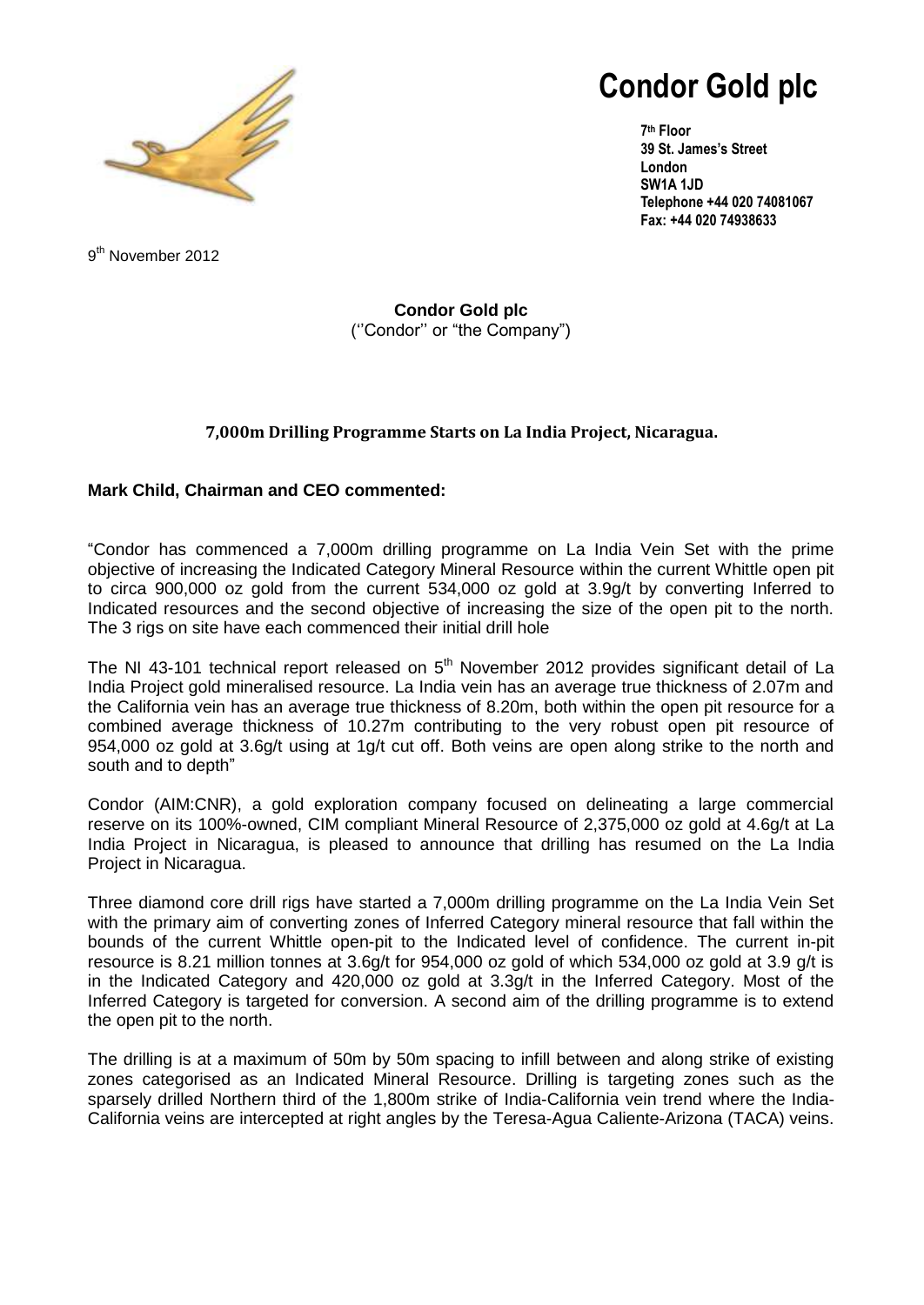The current drilling programme is also targeting underexplored zones between the recognised high grade shoots such as a 200m strike length between the South and Central high grade shoots.

All three drill rigs are capable of drilling the wide diameter PQ core. Trials earlier in the year showed that initiating drill holes with the wider diameter drill core improves recovery, improves the chances of successfully drilling through old mine voids and allows the option of reducing to the standard but narrower HQ diameter core if difficult ground conditions are encountered.

The drilling programme is expected to bring the most of the open-pitable part of the La India Vein Set Resource to the Indicated Category in order to provide the level of confidence required for future advanced mining studies.

## **Mineral Resource Summary**

A NI 43-101 technical report of La India Project CIM standard mineral resource was made available on the Company's website [www.condorgold.com](http://www.condorgold.com/) on  $5<sup>th</sup>$  November 2012. The current mineral resource for La India Project is 2,375,000 oz gold at 4.6g/t with the largest component of the resource contained within La India Vein Set with 1,484,000 oz gold at 4.0g/t. The 1,800 metre strike length on the India-California vein trend is the most thoroughly sampled part of the vein set and has sufficient data to allow differentiation into an open pit and underground resource component. The open pit resource of 954,000 oz gold at 3.6g/t was reported within a US\$1,400 per ounce gold optimised Whittle pit shell above a cut-off grade of 1.0g/t gold. Deeper mineralisation of 530,000 oz gold falling outside of the pit shell was reported as an underground resource using a higher cut-off grade of 2.3g/t gold.



#### **Figure 1. Location of the La India Vein Set drilling within the La India Project area.**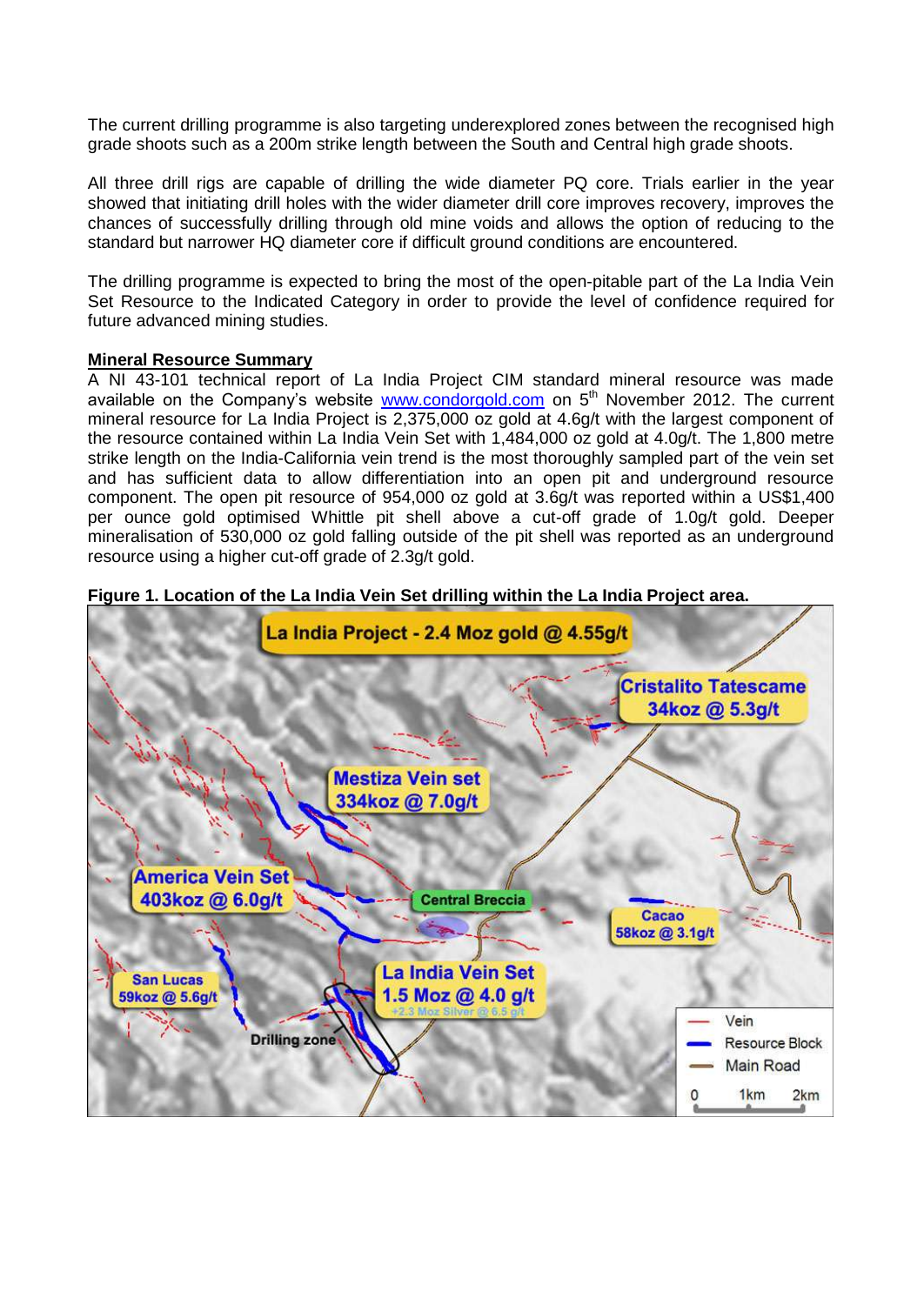#### *Competent Person's Declaration*

The information in this announcement that relates to the mineral potential, geology, Exploration Results and database is based on information compiled by and reviewed by Dr Luc English, the Country Exploration Manager, who is a Chartered Geologist and Fellow of the Geological Society of London, and a geologist with seventeen years of experience in the exploration and definition of precious and base metal Mineral Resources. Luc English is a full-time employee of Condor Gold plc and has sufficient experience which is relevant to the style of mineralization and type of deposit under consideration, and to the type of activity which he is undertaking to qualify as a Competent Person as defined in the June 2009 Edition of the AIM Note for Mining and Oil & Gas Companies. Luc English consents to the inclusion in the announcement of the matters based on their information in the form and context in which it appears and confirms that this information is accurate and not false or misleading.

**- Ends -**

For further information please visit www.condorgold.com or contact:

| Condor Gold plc          | Mark Child, Executive Chairman and CEO<br>+44 (0) 20 7408 1067 | Luc English, Country Manager<br>Nicaragua<br>+505 8854 0753 |
|--------------------------|----------------------------------------------------------------|-------------------------------------------------------------|
| Beaumont Cornish Limited | Roland Cornish, James Biddle<br>+44 (0) 20 7628 3396           |                                                             |
| Ocean Equities Limited   | Will Slack<br>+44 (0) 20 77864385                              |                                                             |
| <b>Farm Street Media</b> | Simon Robinson<br>+44 (0) 7593 340107                          |                                                             |

#### **About Condor Gold plc:**

Condor Resources plc is an AIM listed exploration company focused on developing gold and silver resource projects in Central America. The Company was admitted to AIM on 31st May 2006 with the stated strategy to prove up CIM/JORC Resources in Nicaragua and El Salvador. Condor has seven 100% owned concessions in La India Mining District ("La India Project"); three 100% owned concessions in three other project areas and 20% in the Cerro Quiroz concession in Nicaragua. In El Salvador, Condor has 90% ownership of four licences in two project areas.

Condor's concession holdings in Nicaragua currently contain an attributable CIM/JORC compliant resource base of 2,497,000 ounces of gold equivalent at 4.6 g/t in Nicaragua and an attributable 1,004,000 oz gold equivalent at 2.6g/t JORC compliant resource base in El Salvador. The Resource calculations are compiled by independent geologists SRK Consulting (UK) Limited for Nicaragua, and Ravensgate and Geosure for El Salvador.

#### **Disclaimer**

Neither the contents of the Company's website nor the contents of any website accessible from hyperlinks on the Company's website (or any other website) is incorporated into, or forms part of, this announcement.